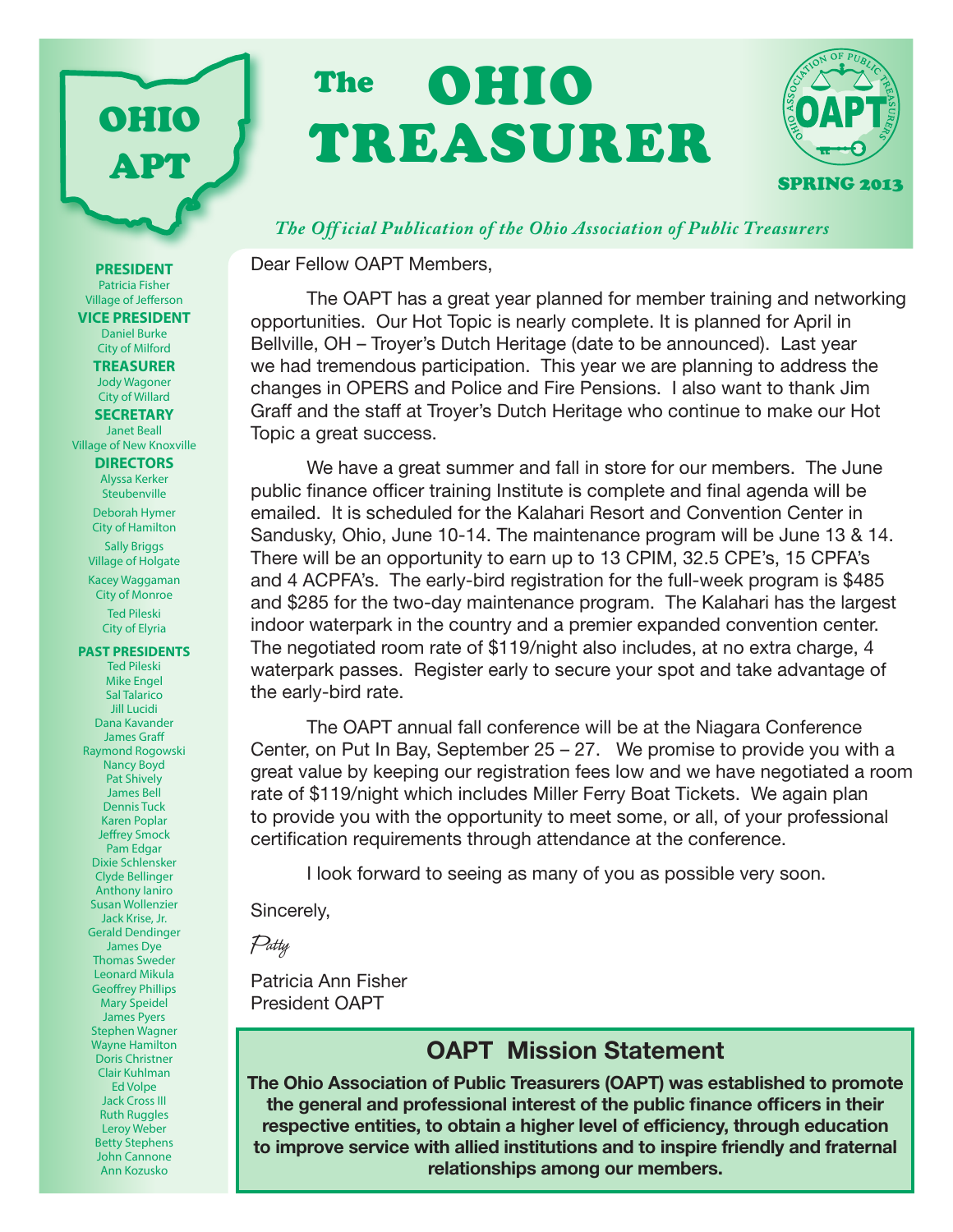## *The Ohio Treasurer* **SPRING 2013 Editor: Jack C. Krise, Jr.**

*The Ohio Treasurer is published for its members by the Ohio Association of Public Treasurers, a chapter of the Association of Public Treasurers of the United States and Canada.*

> *Ohio Chapter Association of Public Treasurers 1128 West Pleasant Valley Road, #237 Parma, Ohio 44134*

# Ohio Association of Public Treasurers



 *The Ohio Association of Public Treasurers was established to promote the general and professional interest of the public treasurer in their respective entity, to obtain a higher standard of efficiency, to improve service with allied institutions and to inspire friendly and fraternal relationships among its members. Today, the Ohio Association of Public Treasurers has 500 members representing all areas of Ohio.*

# Goals

#### **The Goals of the Ohio Association of Public Treasurers are the following:**

- *• Promote education*
- *• Provide opportunities for information networking*
- *• Improve the quality of service subdivisions provide to citizens*
- *• Support the mission, purpose and involvement in the Association of Public Treasurers of the United States and Canada*
- *• Work constructively toward the advancement and improvement of the treasury management profession*
- *• Promote cooperation between state, county and local agencies*

# Member Services

#### **Education:**

The primary goal of the Ohio APT is to educate the Ohio Public Treasurers, Fiscal Officers and Finance Directors.

### **Newsletters:**

The Ohio Treasurer is the official newsletter of the Ohio Association of Public Treasurers. It is published three times per year and provides important information and education articles in every issue. You will find this continuing information valuable in your daily work ethic.

## **Membership Directory:**

The Ohio Association of Public Treasurers publishes an annual membership directory of its public and associate members. This offers its members an important tool for networking and information exchange. This directory is complete with telephone numbers, fax numbers and E-mail addresses.

### **Hot Topic Seminars:**

The Ohio APT sponsors annual Hot Topic Seminars. These one day seminars are held in the central part of the State and have covered such topics as GASB rules, Cash Handling, Disaster Recovery, Internal Controls, Collateralization of Public Funds, Pension Changes and Legal Updates.

### **Scholarships:**

Every year the Ohio APT offers scholarships to the public sector members for the Public Ohio Finance Officers Training Program and attendance at the National APT U.S. & C. Conference.

### **Annual Conference:**

The Ohio APT holds an annual conference the first week of October. The annual conference is held Wednesday to Friday in different locations throughout Ohio. The forum is designed to further educate treasurers on such subjects as investments, debt management, cash collections, cash management, internal controls, auditing, tax collection, personnel management and banking relations. Each Ohio APT conference offers 2 experience points and up to 6 education points towards the CPFA certification.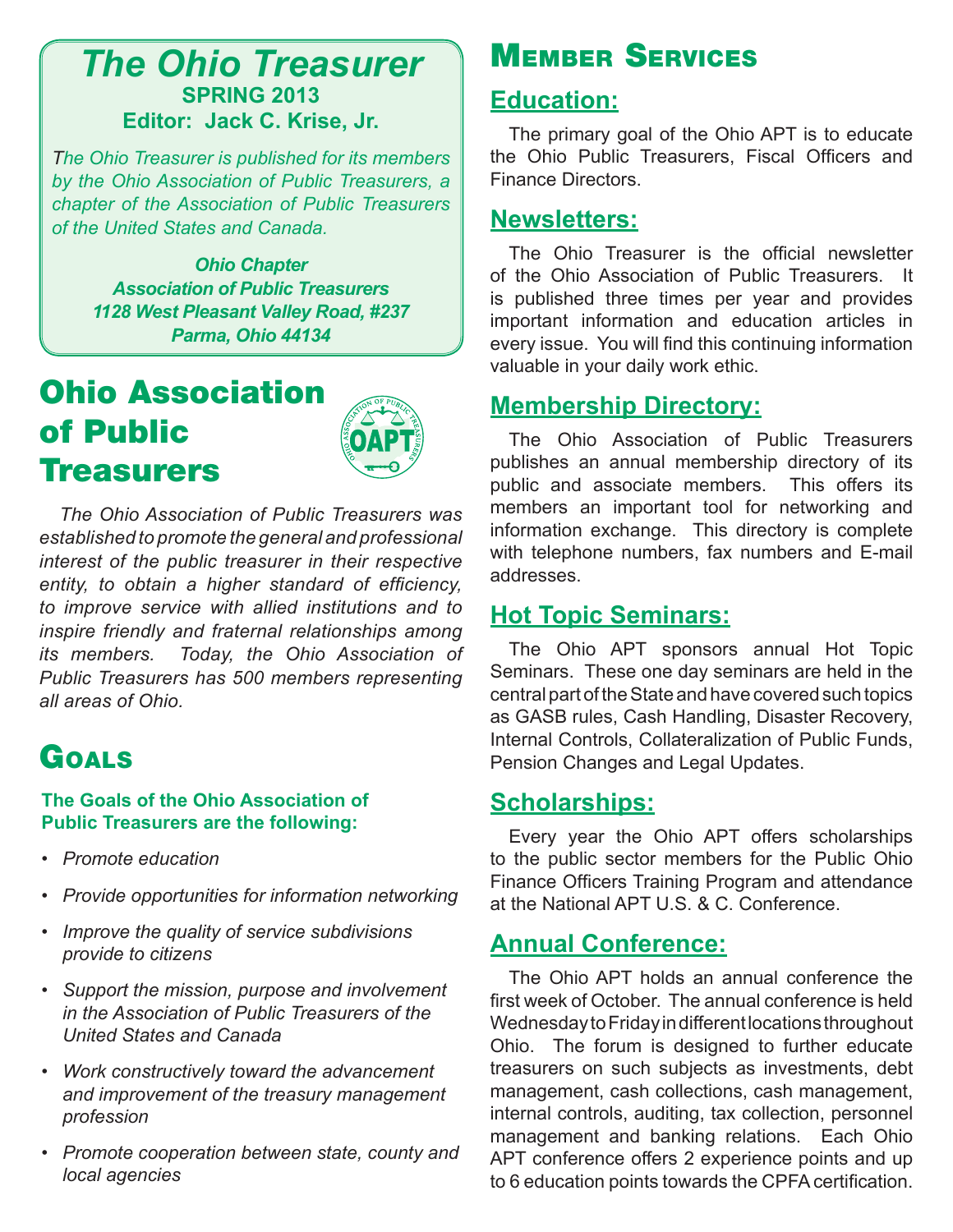# Professional Certification

 The **CPFA** (Certified Public Finance Administrator) Certification Program is offered by the Association of Public Treasurers of the United States & Canada. **CPFA** establishes standards that recognize the professional achievement of treasury officials. Members who meet these standards in education and experience qualify to become a **CPFA**.

### **Investment Policy:**

The Ohio APT, in conjunction with the Association of Public Treasurers of the United States & Canada, has developed criteria for having your entity's investment policy certified by the APT U.S & C.

### **Debt Policy:**

The APT U.S. & C. will guide your entity into writing a debt policy that can become certified. A debt policy manual is available to Ohio APT members at a discounted price.

#### **Disaster Preparedness:**

The APT U.S. & C. offers a Disaster Preparedness Manual that offers step by step procedures on how to prepare the finance office for a disaster.

### **Internal Controls:**

A new updated version of the APT U.S. & C.'s Internal Control manual is now available. This manual is an in depth look at preventing fraud in your entity.

## **Cash Handling:**

The APT U.S. & C. Cash Handling Training Manual and Training Course teaches all cash handlers in your entity to become certified cash handling trainers.

### **CPIM Credit & CPE Credit:**

The State Treasurers Office offers full yearly CPIM credit for attending the Ohio APT Conference. The Accountancy Board of Ohio awards 16 CPE's for attending a conference. CPIM credits are also awarded for Hot Topic Seminars.

## **Ohio Public Finance Officers Training Program:**

The Ohio APT, in cooperation with the Public Treasury Institute and the John Glenn School of Public Administration at Ohio State University, offers a one week comprehensive training program for Ohio Public Finance Officers. This training program is designed to educate the public finance officer on all aspects of their profession. Completion of this 3 year program and a minimum of 2 years membership in the Association of Public Treasurers of the United States & Canada completes the education requirement for the CPFA. The CPFA maintenance program runs Thursday & Friday during this program. This is an excellent way to keep your office up to date with current procedures and laws.

# **CALENDAR OF EVENTS**

**Ohio APT Hot Topic Seminar** Troyer's Bellville, Ohio April, 2013 Topic to be announced

#### **Public Finance Officers Training**

OAPT partnering with Ohio State University Kalahari Conference Center Sandusky, Ohio June 10th - 14th 2013

#### **CPFA Maintenance**

OAPT partnering with Ohio State University Kalahari Conference Center Sandusky, Ohio June  $13^{th} - 14^{th}$ , 2013

> **APT U.S. & C. Conference** Houston, Texas August, 2013

#### **Ohio APT Annual Conference 2013**

Niagara Conference Center Put In Bay, Ohio September  $25^{th}$  –  $27^{th}$ , 2013